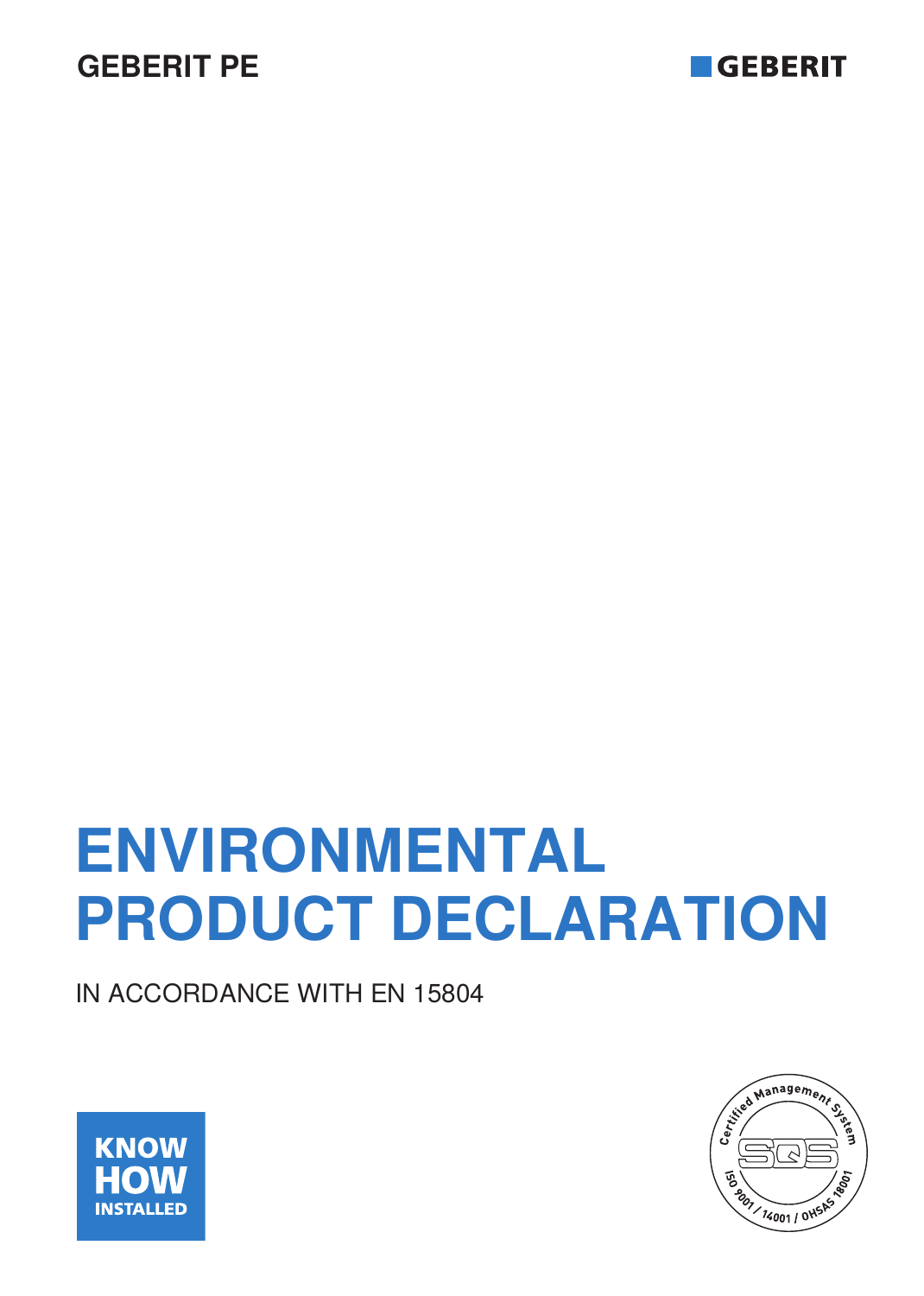### **1 General information**

### **1.1 Note on this document**

The original document was written in German. All other language versions are translations of the original document.

### **1.2 Declaration holder**

Geberit International AG Schachenstrasse 77 CH-8645 Jona Tel. +41 55 221 6300 sustainability@geberit.com www.geberit.com

Geberit is one of the pioneers when it comes to sustainability in the sanitary industry. Sustainable development has formed a fixed part of the corporate strategy for more than 25 years. Most production sites are certified in accordance with ISO 9001 and 14001. In addition, all factories will be certified in accordance with OSHAS 18001. Life cycle assessments were produced for key products from an early stage and Ecodesign has been an integral part of the product development process since 2008. As a member of the United Nations Global Compact, Geberit has shown its commitment to the ten principles of sustainable development. Current and comprehensive information regarding sustainability strategy and performance with respect to Geberit and Geberit products can be found in the current Annual Report. Furthermore, additional information can be found under www.geberit.com/ sustainability.

### **1.3 Declared product**

This declaration applies to all Geberit PE pipes (see chapter "Range and conversion factor", page 3). The Geberit PE pipe in a length of 5 m and d110 (art. no. 367.000.16.0) has been used as a reference article. The duration of use of the reference is not specified.



### **1.4 Verification and validity**

| Programme holder:   | Geberit International AG |
|---------------------|--------------------------|
| Declaration number: | GEB EPD 6178683915       |
| Validity:           | 01/02/2019 to 01/02/2024 |
|                     | Quantis                  |
| Data calculated by: | www.quantis-intl.com     |

Environmental declarations for construction products may not be comparable if they do not comply with the EN 15804. It is only possible to make a limited comparison of life cycle assessment results which are based on different background databases.

| The European standard EN 15804 is used as the core PCR.                                             |                                                                      |  |  |  |  |  |  |
|-----------------------------------------------------------------------------------------------------|----------------------------------------------------------------------|--|--|--|--|--|--|
| Independent verification of the declaration and information in accordance with<br>EN ISO 14025:2010 |                                                                      |  |  |  |  |  |  |
| ⊠ External<br>$\Box$ Internal                                                                       |                                                                      |  |  |  |  |  |  |
| J.S.                                                                                                |                                                                      |  |  |  |  |  |  |
|                                                                                                     | Matthias Stucki, Zurich University of Applied Sciences (Switzerland) |  |  |  |  |  |  |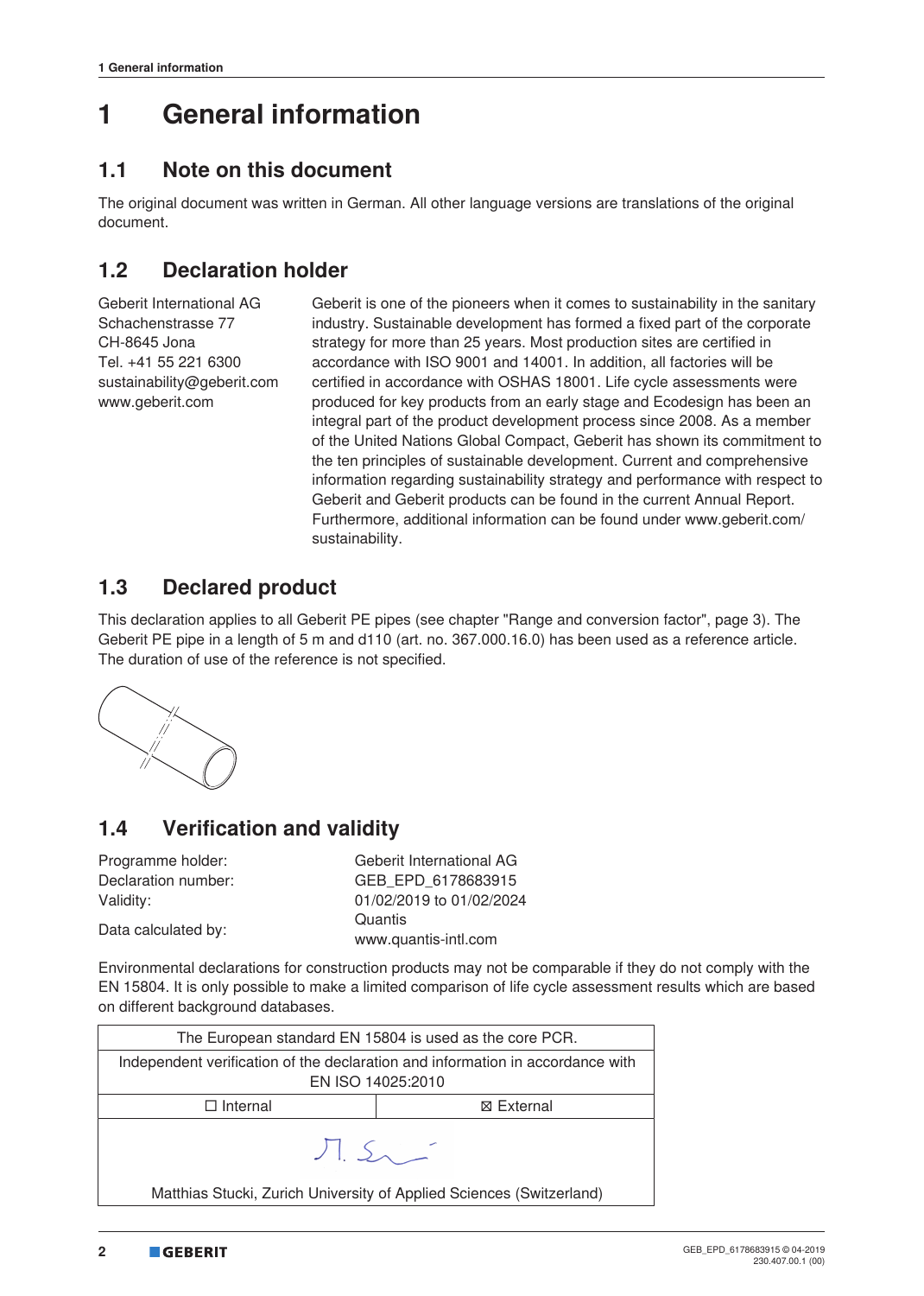# **2 Product**

### **2.1 Description and application purpose**

The Geberit PE drainage system is manufactured using high-density polyethylene (PE-HD), a robust piping material. The connection technologies guarantee permanent tightness and high tensile strength.

Application purpose:

- For building drainage
- For site drainage

### **2.2 Range and conversion factor**

The reference product for this declaration is the Geberit PE pipe (polyethylene) in a length of 5 m and d110 (art. no. 367.000.16.0). The cycle assessment results in chapter 4 can be converted to the other pipe lengths listed using the net weight with the conversion factor in accordance with the following table.

| Art. no.     | $d$ [mm] | L(m) | Net weight [kg/pc] | Factor |
|--------------|----------|------|--------------------|--------|
| 379.000.16.0 | 32       | 5    | 1.38               | 0.96   |
| 360.000.16.0 | 40       | 5    | 1.76               | 1.22   |
| 362.000.16.0 | 48       | 5    | 2.14               | 1.48   |
| 361.000.16.0 | 50       | 5    | 2.24               | 1.55   |
| 363.000.16.0 | 56       | 5    | 2.52               | 1.75   |
| 364.000.16.0 | 63       | 5    | 2.86               | 1.98   |
| 365.000.16.0 | 75       | 5    | 3.43               | 2.38   |
| 366.000.16.0 | 90       | 5    | 4.80               | 3.32   |
| 367.000.16.0 | 110      | 5    | 7.22               | 5.00   |
| 368.000.16.0 | 125      | 5    | 9.33               | 6.46   |
| 369.000.16.0 | 160      | 5    | 15.13              | 10.48  |
| 370.000.16.0 | 200      | 5    | 19.07              | 13.21  |
| 371.000.16.0 | 250      | 5    | 29.95              | 20.74  |
| 372.000.16.0 | 315      | 5    | 47.39              | 32.82  |
| 370.050.16.0 | 200      | 5    | 23.76              | 16.45  |
| 371.050.16.0 | 250      | 5    | 37.29              | 25.82  |
| 372.050.16.0 | 315      | 5    | 59.07              | 40.91  |

Table 1: Geberit PE pipe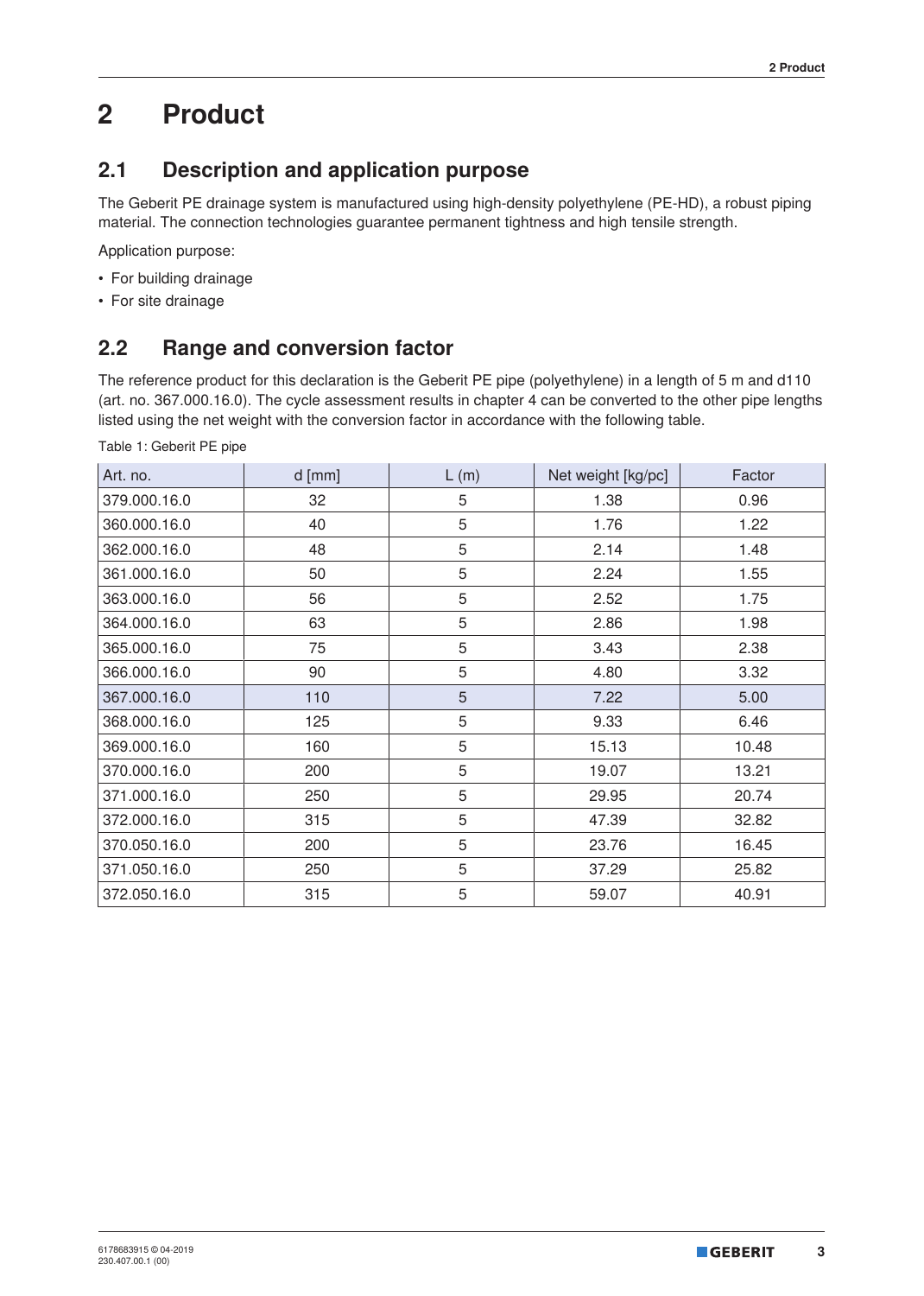# **3 Life cycle assessment – calculation criteria**

### **3.1 System boundaries**

This environmental product declaration is a Cradle-to-gate-with-options declaration including transport and waste processing during the disposal phase. The use and demolition are not considered.

| Product           |                                     |                    | Construction process | <b>Use</b>                             |              |                | End-of-life                         |                                  |                 |
|-------------------|-------------------------------------|--------------------|----------------------|----------------------------------------|--------------|----------------|-------------------------------------|----------------------------------|-----------------|
| Raw material      | Transport to<br>the<br>manufacturer | Manufac-<br>turing | <b>Distribution</b>  | Installation<br>within the<br>building |              | Demolition     | Transport to<br>waste<br>processing | Reuse,<br>recovery,<br>recycling | <b>Disposal</b> |
| A1                | A2                                  | A3                 | A4                   | A <sub>5</sub>                         | <b>B1-B7</b> | C <sub>1</sub> | C <sub>2</sub>                      | C <sub>3</sub>                   | C <sub>4</sub>  |
| $\checkmark$<br>⋏ | $\checkmark$<br>^                   | $\lambda$          | X                    |                                        | -            |                | X                                   |                                  |                 |

x Considered/relevant

– Not considered/not relevant

### **3.2 Inventory**

The product consists of the following raw materials:

| I Raw material                     | Quantity |
|------------------------------------|----------|
| <b>Plastic PE</b>                  | 1443 g   |
| Additives                          | 17 g     |
| Total                              | 1460 g   |
| Recycling portion of raw materials | $0\%$    |

The packaging includes: 20 g wood and 1 g plastic.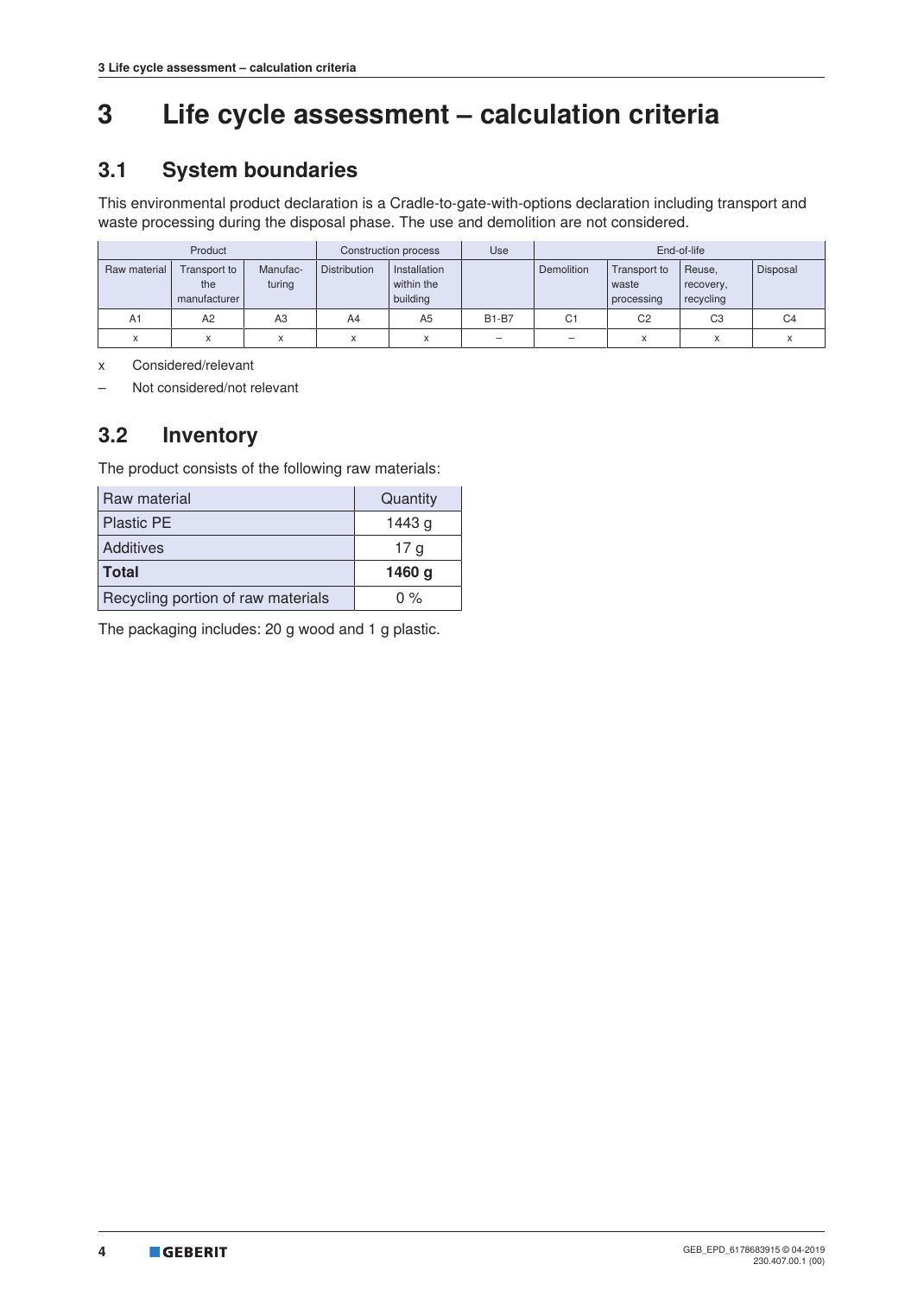### **3.3 Assumptions and background information**

**(A1)** For the raw material supply, the entire raw and recycled material input was modelled using corresponding data, including the losses of 1–6 % relating to material and production. Secondary raw materials comprise those environmental influences that arise from the collection of waste and from recycling. The following recycled content was recorded: 25 % for aluminium, 55 % for copper and steel, 33 % for brass and 100 % for cardboard.

**(A2)** For transportation from suppliers in Europe and Asia to Geberit, standard transport distances were assumed for each country and a capacity contained in the background data was used. Class Euro 4 diesel lorries are used as the means of transport within Europe. Intercontinental transportation consists of freighters and subsequent local distribution by lorry.

**(A3)** Products are manufactured in one or more Geberit factories within Europe, which are all certified in accordance with ISO 9001, 14001 and 45001. A current ISO certificate can be downloaded online. All suppliers sign the Geberit suppliers' code of conduct and undergo a detailed selection and inspection procedure.

The electricity consumption plays an important role in in-house production. Average values from the respective factories and a country-specific combination of power sources are expected. The consumption of additional auxiliary materials and water is negligible. Production waste is taken into account. Background data was used for outsourced components.

**(A4)** Transportation from Geberit to customers within Europe is done by logistics partners through the modern, efficient central warehouse in Pfullendorf (DE), which is certified in accordance with ISO 9001, 14001 and 45001. Class Euro 5 and 6 lorries are mainly used for the transport. Distribution in countries outside Europe is mainly done by means of freighters together with lorries to distribute the products locally. In the main market in Europe, the average transport distance is 800 km and the loading weight is 8 t/lorry.

**(A5)** The installation is easy and needs practically no energy or additional auxiliary materials. The packaging waste generated can be completely reused or converted into energy in the respective country depending on the disposal infrastructure.

100 % of metals are recycled. The energy is recovered from plastic and wood in an incineration plant. The assumed energy content of plastic is 16 MJ, while the assumed energy efficiency is 42 % for heat and 14 % for electricity.

**(B1-B7)** No further statements are made concerning the use.

**(C1-C4)** Waste that is reused is removed from the product system without causing any environmental impact from the first life cycle. No credits are accounted for cases where production of such waste was avoided. With respect to disposal, it has been assumed that all waste is collected once it has been taken from the building site and is sorted appropriately. 100 % of all metal and electronics parts are recycled accordingly. The plastic parts are incinerated (with the assumptions already described). A transport distance of 20 km is assumed for both disposal options.

### **3.4 Data basis**

This environmental product declaration is based on a comprehensive life cycle assessment according to ISO 14044:2006. A detailed background report (Background Report EPD Generator, Version 30/01/2019), which meets the requirements of EN 15804 is used for verification. The stock data is based predominantly on data that was provided by Geberit AG in 2019. Ecoinvent data (version 3.3, 2016, www.ecoinvent.org) and the system model "cut-off by classification" were used for all further data. The quality of the data can therefore be considered to be good.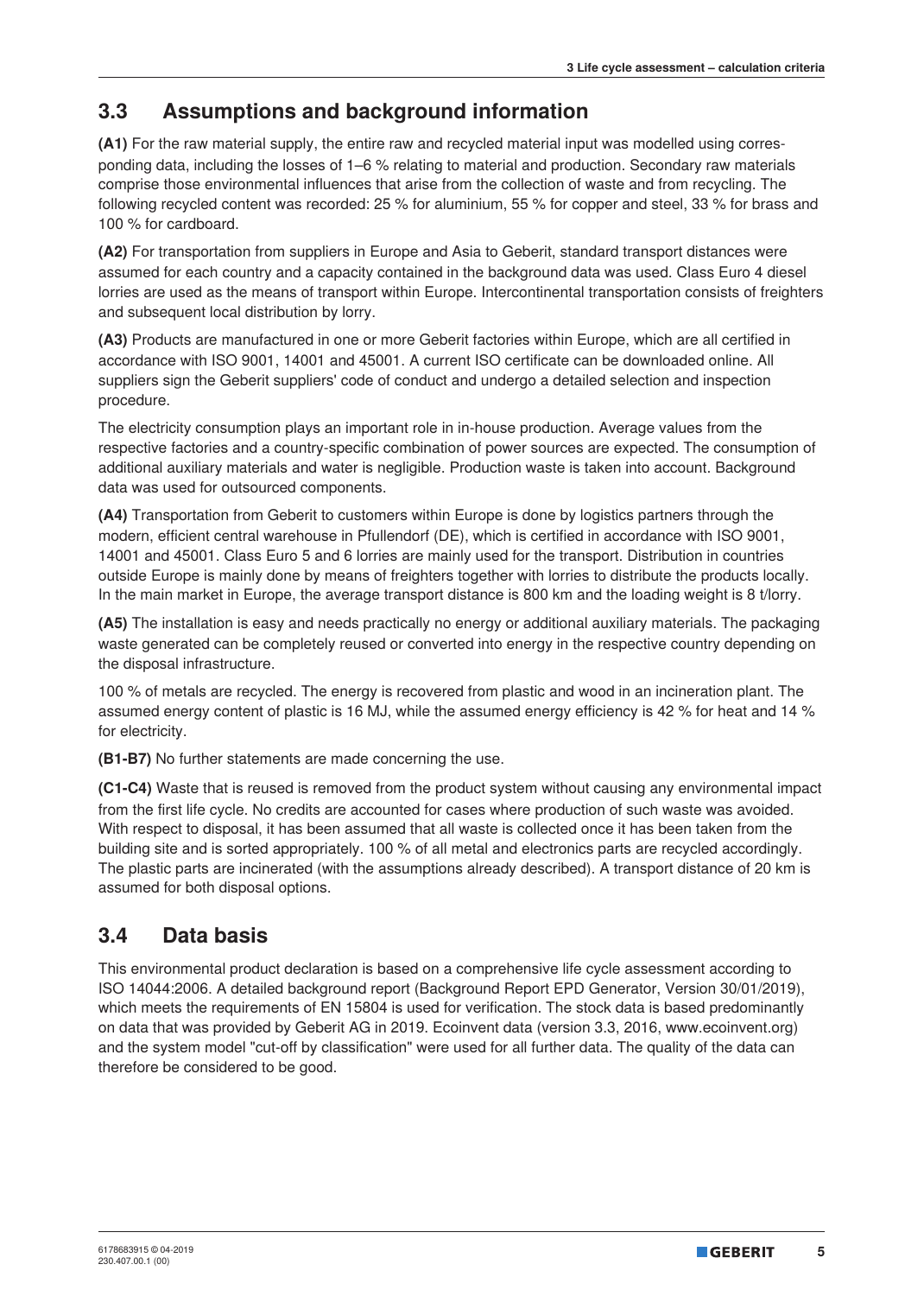### **4 Life cycle assessment – results**

The following tables contain the results based on the declared product.

### **4.1 Environmental impacts**

|                                                       | Unit                   | A <sub>1</sub> | A2          | A3           | A <sub>4</sub> | A <sub>5</sub> | C <sub>2</sub> | C <sub>3</sub> | C <sub>4</sub> |
|-------------------------------------------------------|------------------------|----------------|-------------|--------------|----------------|----------------|----------------|----------------|----------------|
| Global warming (GWP)                                  | kg CO <sub>2</sub> -eq | $2.97E + 00$   | 7.70E-02    | 4.72E-01     | 8.22E-02       | .43E-03        | 2.53E-03       | 0              | $2.50E + 00$   |
| Ozone depletion (ODP)                                 | kg CFC-11-eq           | 8.88E-09       | .51E-08     | 4.77E-08     | $.62E-08$      | 1.50E-12       | 4.98E-10       | $\Omega$       | 5.07E-09       |
| Photochemical ozone creation<br>(POCP)                | kg $C_2H_4$ -eq        | 9.33E-04       | 1.22E-05    | 1.08E-04     | 1.31E-05       | 2.43E-09       | 4.03E-07       | $\Omega$       | 1.93E-05       |
| Acidification (AP)                                    | kg SO <sub>2</sub> -eq | 9.71E-03       | 2.48E-04    | 2.84E-03     | 2.65E-04       | 1.39E-07       | 8.15E-06       | $\Omega$       | 2.93E-04       |
| Eutrophication (EP)                                   | kg $PO43$ -eq          | 8.99E-04       | 5.48E-05    | 6.56E-04     | 5.85E-05       | 1.25E-07       | 1.80E-06       | $\mathbf 0$    | 3.66E-03       |
| Depletion of abiotic resources<br>(ADP), fossil fuels | MJ                     | $1.05E + 02$   | $.28E + 00$ | $5.97E + 00$ | $.37E + 00$    | 1.75E-04       | 4.21E-02       | $\Omega$       | 5.38E-01       |
| Depletion of abiotic resources<br>(ADP), elements     | kg Sb-eg               | 2.68E-07       | 1.50E-07    | $1.01E-06$   | $.60E - 07$    | 1.75E-11       | 4.93E-09       | $\Omega$       | 4.99E-08       |

A1 Raw material

A2 Transport to the manufacturer

A3 Manufacturing

A4 Distribution

A5 Installation

C2 Transport to waste processing

C3 Reuse, recovery, recycling

C4 Disposal

#### **4.2 Resource use**

|                                                                | Unit           | A <sub>1</sub> | A2           | A <sub>3</sub> | A <sub>4</sub> | A <sub>5</sub> | C <sub>2</sub> | C <sub>3</sub> | C <sub>4</sub> |
|----------------------------------------------------------------|----------------|----------------|--------------|----------------|----------------|----------------|----------------|----------------|----------------|
| Use of primary energy, renewable, w/o<br>raw material use      | <b>MJ</b>      | $1.67E + 00$   | 2.18E-02     | $2.63E + 00$   | 2.33E-02       | $3.22E-06$     | 7.17E-04       | $\Omega$       | 1.27E-02       |
| Use of primary energy, renewable, raw<br>material use          | <b>MJ</b>      | 3.27E-01       | $\Omega$     | $\Omega$       | $\Omega$       | $\Omega$       | $\Omega$       | $\Omega$       | $\Omega$       |
| Use of primary energy, renewable, total                        | MJ             | 1.99E+00       | 2.18E-02     | $2.63E + 00$   | 2.33E-02       | 3.22E-06       | 7.17E-04       | 0              | 1.27E-02       |
| Use of primary energy, non-renewable, w/<br>o raw material use | <b>MJ</b>      | $4.43E + 01$   | $1.32E + 00$ | $7.11E+00$     | $1.41E + 00$   | 1.79E-04       | 4.34E-02       | $\Omega$       | 5.54E-01       |
| Use of primary energy, non-renewable,<br>raw material use      | MJ             | $6.76E + 01$   | $\Omega$     | $\Omega$       | 0              | $\mathbf 0$    | $\Omega$       | $\mathbf 0$    | $\mathbf 0$    |
| Use of primary energy, non-renewable,<br>total                 | <b>MJ</b>      | $1.12E + 02$   | $1.32E + 00$ | $7.11E + 00$   | $1.41E + 00$   | 1.79E-04       | 4.34E-02       | 0              | 5.54E-01       |
| Use of secondary fuels                                         | kg             | $\Omega$       | $\Omega$     | $\Omega$       | $\Omega$       | $\Omega$       | $\Omega$       | $\Omega$       | $\Omega$       |
| Use of renewable secondary fuels                               | <b>MJ</b>      | $\Omega$       | $\Omega$     | $\Omega$       | 0              | $\Omega$       | $\Omega$       | $\Omega$       | 0              |
| Use of non-renewable secondary fuels                           | <b>MJ</b>      | $\Omega$       | $\Omega$     | $\Omega$       | $\Omega$       | $\Omega$       | $\Omega$       | $\Omega$       | $\Omega$       |
| Use of net fresh water                                         | m <sup>3</sup> | 4.26E-01       | 2.31E-03     | 3.42E-01       | 2.47E-03       | 1.82E-06       | 7.59E-05       | $\mathbf 0$    | 7.49E-03       |

### **4.3 Output flows and waste**

|                               | Unit      | A <sub>1</sub> | A2       | A <sub>3</sub> | A <sub>4</sub> | A <sub>5</sub> | C <sub>2</sub> | C <sub>3</sub> | C <sub>4</sub> |
|-------------------------------|-----------|----------------|----------|----------------|----------------|----------------|----------------|----------------|----------------|
| Hazardous waste               | kg        | .59E-06        | 6.31E-07 | .79E-05        | 6.75E-07       | .48E-09        | 2.07E-08       | $\Omega$       | 2.65E-06       |
| Radioactive waste             | kg        | 4.42E-06       | 8.74E-06 | 2.26E-05       | 9.34E-06       | 3.38E-10       | 2.87E-07       | $\Omega$       | 2.05E-06       |
| Non-hazardous waste           | kg        | 3.93E-02       | 1.08E-01 | 3.93E-02       | 1.16E-01       | 2.39E-05       | 3.56E-03       | $\mathbf 0$    | 7.06E-01       |
| Components for re-use         | kg        | 0              | $\Omega$ | $\mathbf{0}$   | $\Omega$       | $\Omega$       |                | $\mathbf 0$    | 0              |
| Materials for recycling       | kg        |                | $\Omega$ | $\mathbf{0}$   | $\Omega$       | 0              |                | $\Omega$       | 0              |
| Materials for energy recovery | kg        | 0              | $\Omega$ | $\mathbf{0}$   | $\Omega$       | $\Omega$       |                | $\Omega$       | $\Omega$       |
| Exported energy - electricity | <b>MJ</b> | 0              | $\Omega$ | $\Omega$       | $\Omega$       | 3.15E-03       |                | $\Omega$       | $9.46E + 00$   |
| Exported energy - heat        | <b>MJ</b> |                | $\Omega$ | $\Omega$       | $\Omega$       | 9.45E-03       |                | $\Omega$       | $2.84E + 01$   |